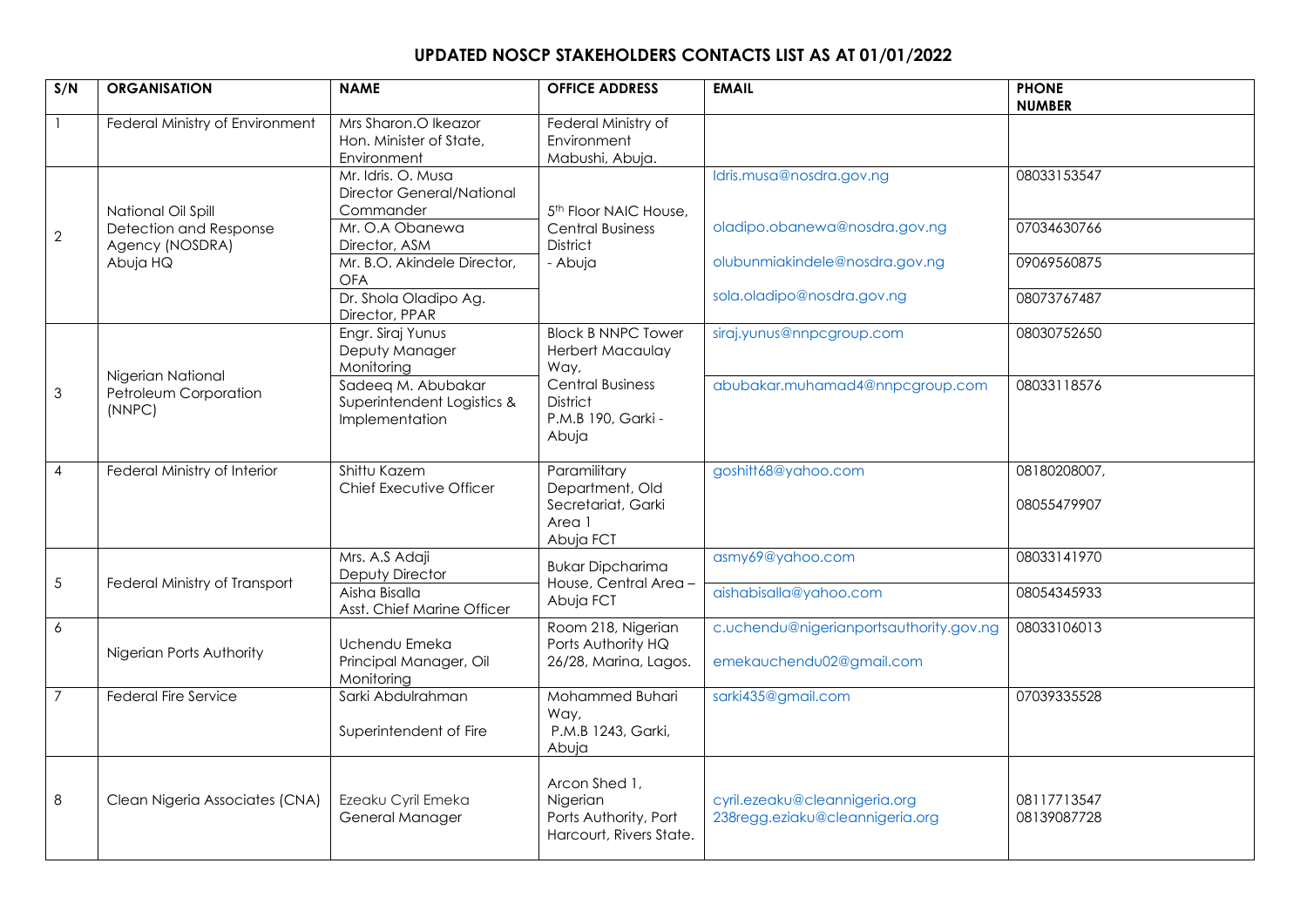| 9  | The Nigerian Army                                               | Brigadier General L.A Jimoh                                                           | The Army<br>Headquarters,<br>Area 8, Abuja                                         | oabamj2008@gmail.com         |             |
|----|-----------------------------------------------------------------|---------------------------------------------------------------------------------------|------------------------------------------------------------------------------------|------------------------------|-------------|
| 10 | Nigerian Air Force                                              | Air Commodore C.E<br>Egwoba                                                           | Nigerian Airforce<br>Headquarters<br>Area 8 Garki Abuja                            | kristaldric@yahoo.com        |             |
| 11 | Nigerian Customs Service (NCS)                                  | <b>TJ Ampitan</b><br>$DC$                                                             | <b>NCS Headquarters</b><br>Wuse, Zone 3, Abuja                                     | ampitan.toyin@customs.gov.ng | 07037391515 |
|    |                                                                 | TD Ugbah<br><b>DSC</b>                                                                |                                                                                    | ugbah.daniel@customs.gov.ng  | 08060013496 |
| 12 | Nigerian Immigration Service                                    | Samson Thomas<br><sup>SI</sup>                                                        | Nigerian Immigration<br>Service<br>Headquarters,<br>Sauka-Abuja                    | sammie2u@yahoo.com           | 08036301750 |
|    |                                                                 | Mudi Isa<br><b>Assistant Director</b>                                                 | Maritime<br>House 4,                                                               | mudisa6@yahoo.com            | 08033049275 |
| 13 | Nigerian Maritime<br>Administration & Safety<br>Agency (NIMASA) | Catherine Nwuba<br><b>Assistant Director</b>                                          | <b>Burma</b><br>Road,<br>Apapa,<br>Lagos.                                          | katenwuba@yahoo.com          | 08033748192 |
| 14 | The Nigerian Navy                                               | Capt. O.A Akinbami                                                                    | The Naval<br>Headquarters, Area<br>10,<br>Abuja                                    | dele4real@yahoo.com          |             |
| 15 | The Nigerian Security & Civil<br>Defence Corps                  | Ojo Wasiu<br>Assistant Commandant                                                     | <b>NSCDC</b>                                                                       | ojowasiu11@gmail.com         | 08053352285 |
|    |                                                                 | <b>Umoidem Nsidibe Yellow</b><br>Deputy Suprintendent                                 | Headquarters, Wuse<br>Zone 5, Abuja                                                | nsiyelo35@gmail.com          | 07035186364 |
| 16 | National Emergency                                              | Oladapo Akingbade<br>Asst. Chief Planning Officer                                     | 8 Ademola<br>Adetokunbo                                                            | dapo.akingbade@nema.gov.ng   | 08034731687 |
|    | Management Agency<br>(NEMA)                                     | Funmilayo Obolo<br>Asst. Chief Planning Officer                                       | Crescent<br>Maitama, Abuja                                                         | funmob@yahoo.com             | 08138222124 |
| 17 | Federal Ministry of<br>Information and Culture                  | Ifeanyi Paulinus Okereke<br><b>Assistant Director (Bilateral</b><br><b>Relations)</b> | Radio House, Herbert<br>Macaulay Way, Area<br>10, Garki Abuja                      | saints_ify@yahoo.com         | 08037000285 |
| 18 | Department of State Services<br>(DSS)                           | Mr. Olayinka Balogun                                                                  | <b>State Security</b><br>Services<br>Aso Drive Asokoro<br><b>District</b><br>Abuja | olayinkabalo1@gmail.com      | 07035922923 |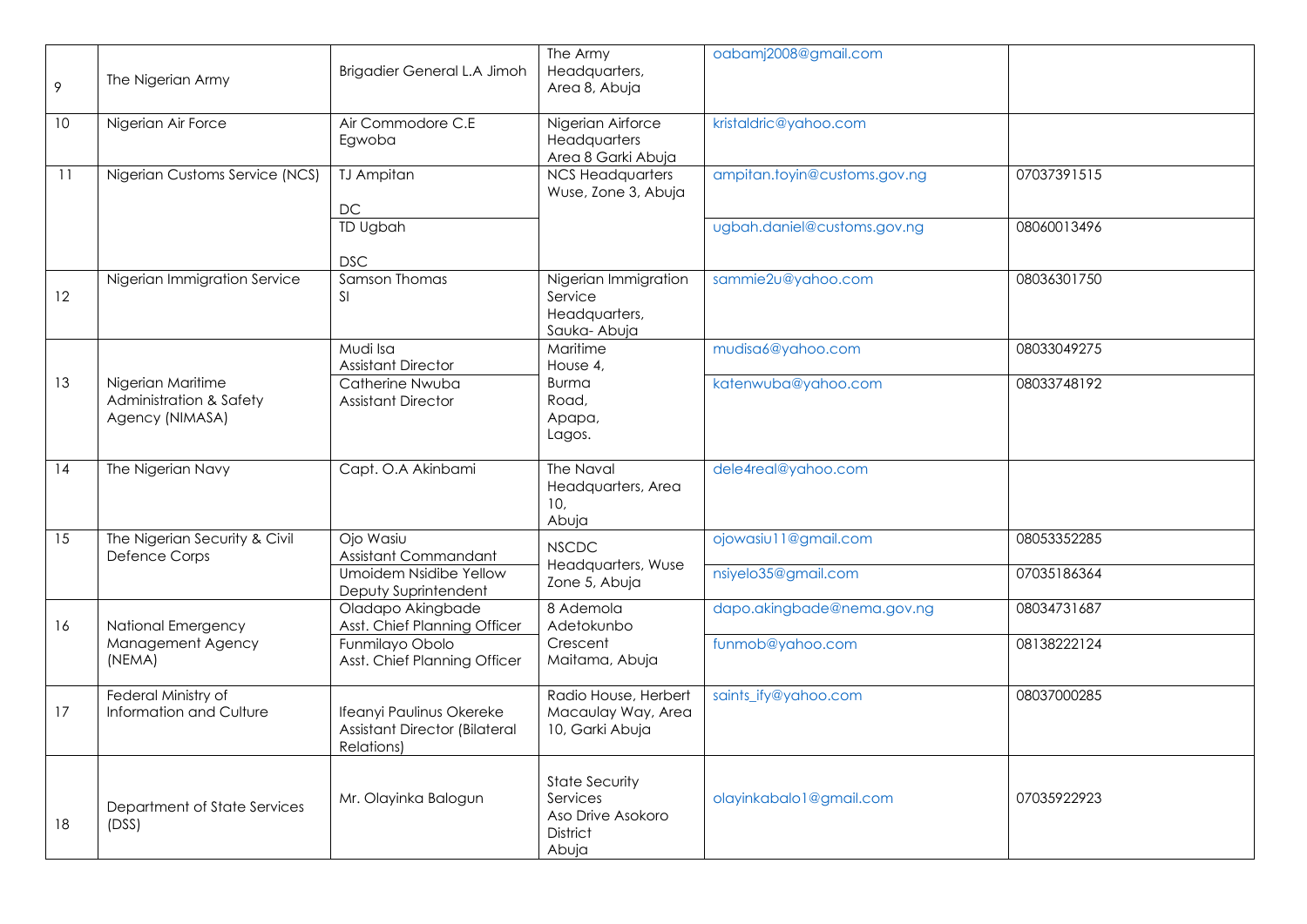| 9  | Nigerian Meteorological<br>Agency (NIMET)                   | Mr. Chris Anayo Njoku<br>Senior Meteorologist                                   | NIMET Office,<br><b>Bill Clinton Drive,</b><br>Nnamdi Azikwe<br>International Airport,<br>Abuja FCT                           | kristennjoku@gmail.com<br>louisedet000@gmail.com     | 07031635579<br>07067777783 |
|----|-------------------------------------------------------------|---------------------------------------------------------------------------------|-------------------------------------------------------------------------------------------------------------------------------|------------------------------------------------------|----------------------------|
|    |                                                             | Mr. Louis Edet<br>Senior Meteorologist                                          |                                                                                                                               |                                                      |                            |
| 20 | Federal Ministry of Health<br>(FMOH)                        | Dr Saidu Abdulhadi<br><b>Assistant Director</b><br>Obongha T. Gabriel           | New Federal<br>Secretariat, Phase III,<br>Ahmadu Bello Way,                                                                   | sabdulhadidiyo@gmail.com<br>obonghatimothy@gmail.com | 08036063612<br>08062112454 |
|    |                                                             | Medical Lab Scientist                                                           | CBD, Abuja                                                                                                                    |                                                      |                            |
| 21 | Federal Ministry of<br>Agriculture and Rural<br>Development |                                                                                 | FCDA Secretariat,<br>Complex Block A<br>Area<br>11, Abuja                                                                     |                                                      |                            |
|    |                                                             | Myengurum K. Wilson<br><b>Assistant Director</b>                                | Annex 3, New Federal<br>Secretariat, Shehu                                                                                    |                                                      |                            |
| 22 | Federal Ministry of Aviation                                | Halilu Mohamed<br>Chief Executive Officer                                       | Shagari Way, Central<br><b>Business District Abuja</b>                                                                        | mamuda67@yahoo.com                                   | 08035948071                |
| 23 | Oil Producers' Trade Section<br>(OPTS)                      | <b>Elizabeth Essien</b><br>Chairpesron, Environment<br>and Safety Sub-Committee | Suite 921, Black<br>Diamond<br>25 Ozum-ba<br>Mbadiwe<br>Street (Oppo.<br>ExxonMobil HQtrs.)<br>Victoria Island Lagos<br>State | elizabeth.i.essien@exxonmobil.com                    | 08172067640                |
| 24 |                                                             | Mohadmmed Magaji Taura<br>Deputy Director                                       |                                                                                                                               | magajimt@gmail.com                                   | 08061586044                |
|    | Ministry of Petroleum                                       |                                                                                 | NNPC Towers, Block D<br>Central Business,<br>Abuja                                                                            | kawu20k@yahoo.com                                    | 08059617182                |
|    |                                                             | Ajayi Festus Olutayo<br>Principal Petroleum<br>Engineer                         |                                                                                                                               | ajayi.festus@petroleumresources.gov.ng               | 09074687808                |
|    |                                                             |                                                                                 |                                                                                                                               |                                                      |                            |
| 25 | Federal Ministry of                                         | Obi Joseph M<br>Senior Scientific Officer                                       | <b>Federal Secretariat</b><br>Towers (9th floors)                                                                             | joexavier700@gmail.com                               | 07030261154                |
|    | Science and Technology                                      | Arowolo Monsur<br>Senior Scientific Officer                                     | Shehu<br>Shagari Way, Central<br>Area, Abuja                                                                                  | bisoladipupo@gmail.com                               | 08094347489                |
|    |                                                             |                                                                                 |                                                                                                                               |                                                      |                            |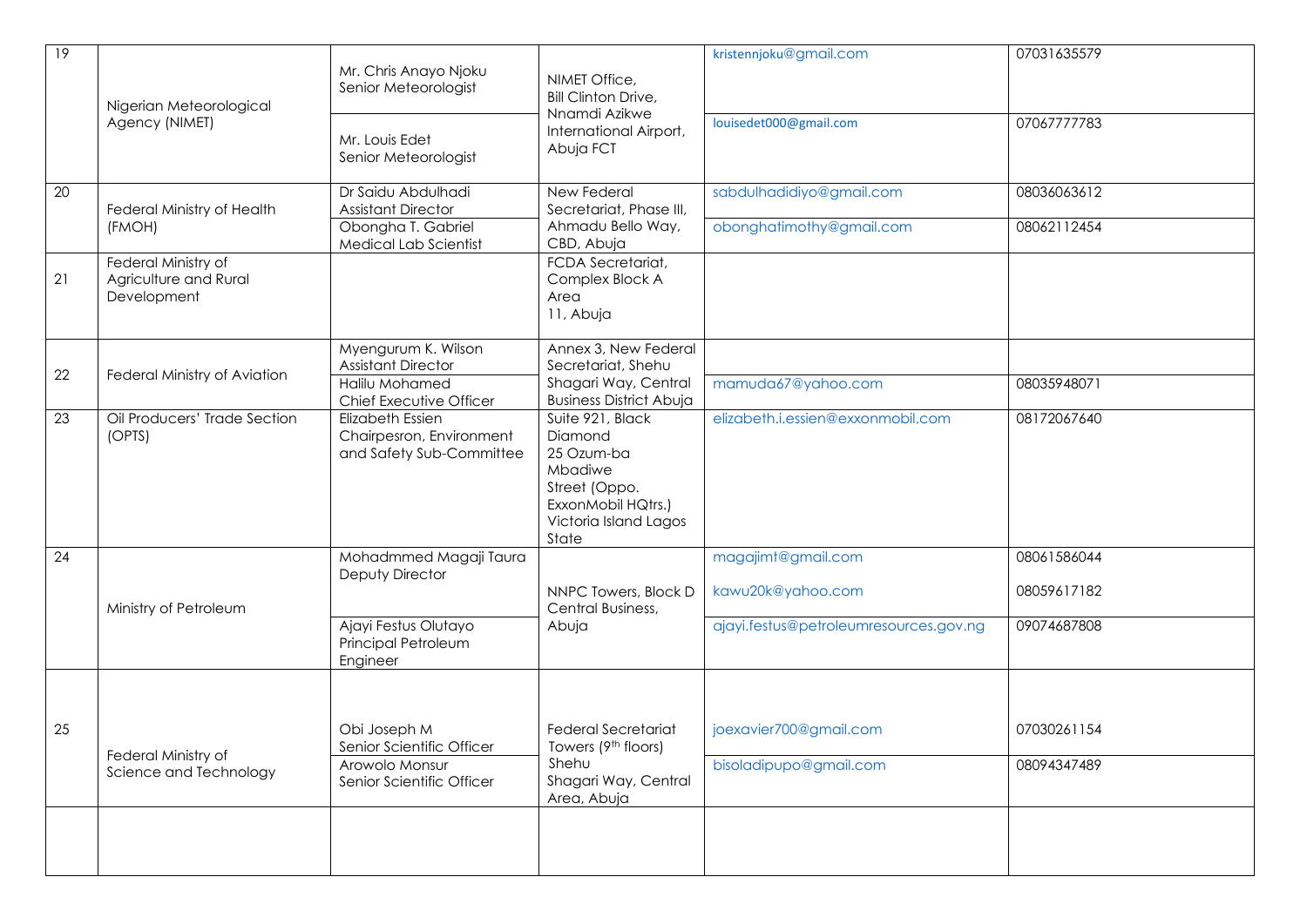| 26 | Federal Ministry of Works and<br>Housing                                 | Tpl. Akinlolu O. Felix<br>Chief Town Planning Officer       | Federal Ministry of<br>Works Complex,                                          | akinloluolaniyi@yahoo.com  | 08036783500                |
|----|--------------------------------------------------------------------------|-------------------------------------------------------------|--------------------------------------------------------------------------------|----------------------------|----------------------------|
|    |                                                                          | Tpl. Badmus Kazeem A.<br>Principal Town Planning<br>Officer | Mabushi Abuja                                                                  | badmuska@gmail.com         | 08035918834                |
| 27 | Department of<br>Petroleum Resources<br>(DPR)                            | Mr. Balogun A.A<br>Manager, Environmental<br>Assessment     | 7, Kofo Abayomi<br>Street,                                                     | balogun.a.a@dpr.gov.ng     | 08052229392<br>08113952145 |
|    |                                                                          | Mr. Abdurrahman. A. S.<br>Manager, Waste<br>Management      | Victoria Island Lagos<br>State                                                 | abdurrahman.a.s@dpr.gov.ng | 08022230874<br>08113952181 |
| 28 | Ministry of Foreign Affairs                                              | Mr. Ochi Oliver N                                           | Ministry of Foreign<br>Affairs Building, Off<br>Ahmadu Bello Way<br>Abuja      | ochioliver@gmail.com       | 08036123068                |
| 29 | Nigerian Civil Aviation Authority<br>(NCAA)                              | Adebayo Oladipo<br>DGM-Aerodrome<br>Operations              | <b>NCAA Office</b><br>Nnamdi Azikiwe<br>International Airport,<br>Abuja        | dayo.adebayo@gmail.com     | 08029990849                |
| 30 |                                                                          | Awoibi Joe Ukairo Assistant<br>Director                     | Foundation Plaza,<br>Plot                                                      | awoibit@yahoo.com          | 08023353771                |
|    | Nigerian Hydrological Services<br>Agency (NIHSA)                         | Hussaini S.U<br><b>Assistant Director</b>                   | 222 Shettima Ali<br>Monguno<br>Crescent, Utako<br>District,<br>Abuja           | hussainisunday@yahoo.co.uk | 08036438436                |
| 31 | Nigerian Institute for<br>Oceanography and<br>Marine Research<br>(NIOMR) | Dr Ademola Yakub<br>Assistant Director                      | 3 Wilmot Point Road,<br><b>Bar Beach Victoria</b><br><b>Island Lagos State</b> | demolaniomr@yahoo.com      | 08035653960                |
| 32 |                                                                          | SP Moses Joel Yamu<br>DOPS, FHQ                             | Force Headquarters                                                             | mjoelyamu@yahoo.com        | 08036363531                |
|    | The Nigeria Police                                                       | <b>DSP Bajeh Eunice</b><br>DOPS, FHQ                        | Louis Edet House<br>Area<br>11, Garki Abuja                                    | eunice_ometere@yahoo.com   | 08068302963                |
| 33 |                                                                          | Abena Oche David<br>Principal Statistical Officer II        | Ship House, Area 10                                                            | abenadav@yahoo.com         | 08056244900                |
|    | Ministry of Defence                                                      | Ogbonna<br>Onyedikachukwu. C<br>Admin Officer II (Planning) | Garki,<br>Abuja                                                                | ogbonnadaniel222@gmail.com | 08068598155                |
| 34 | Federal Ministry of Water<br>Resources                                   | Dr Kadiri Dickson<br><b>Assisitant Director</b>             | Block 'A', Old<br>Secretariat Area I,                                          | dicksonkadiri@gmail.com    | 08062998301                |
|    |                                                                          | Engr. Ogundipe Felix<br>Asst. Chief Water Engineer          | Garki, Abuja                                                                   | ogundipefelixo@yahoo.com   | 08032471443                |